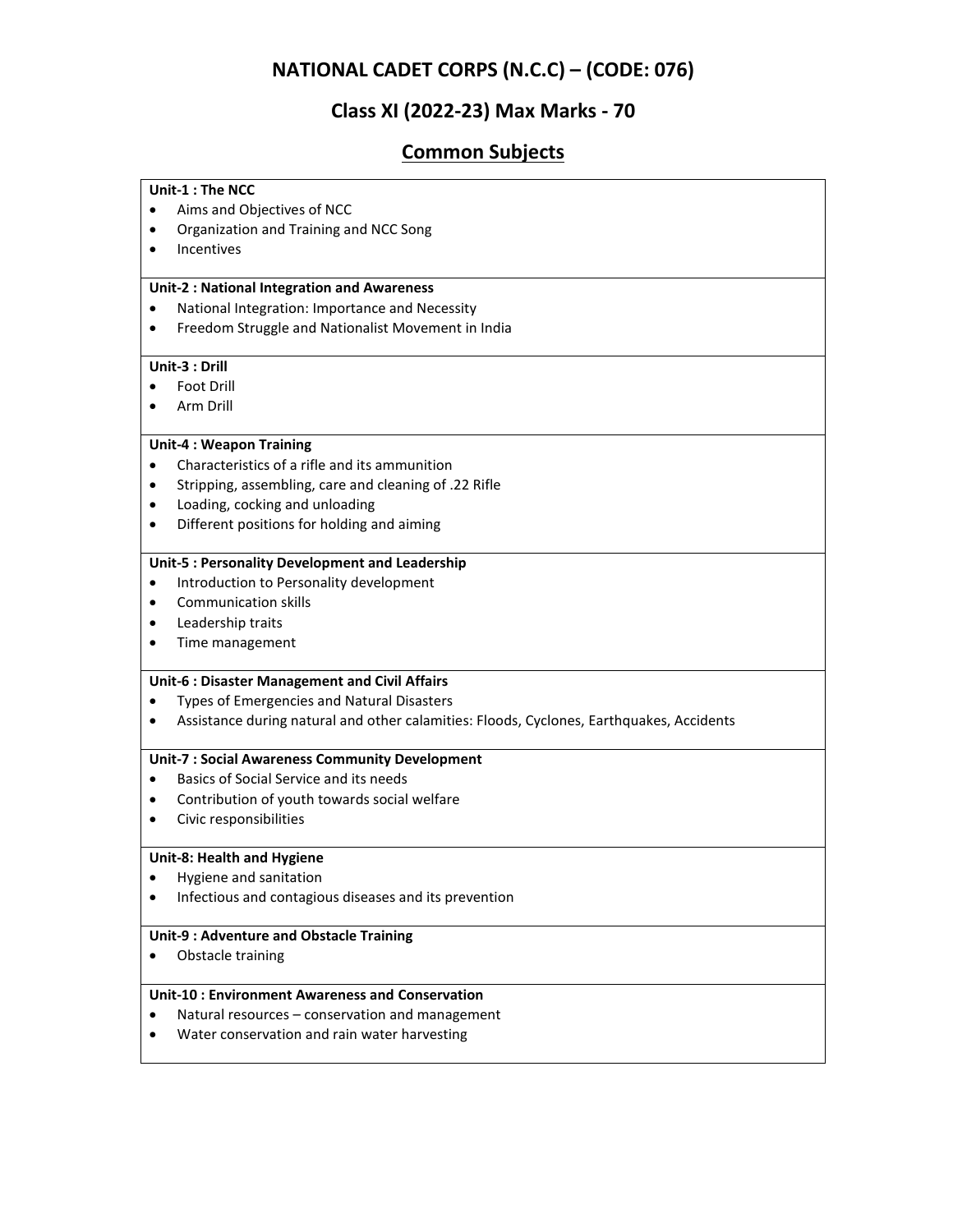# **Specialized Subject (Army)**

#### **Unit 1: Armed Forces**

Aim: To acquaint cadets with the Armed Forces

Scope: Introductory and general information about the Armed Forces

- Basic organization of Armed Forces
- Organization of the Army

### **Unit 2: Map Reading**

Aim: To teach cadets elementary map reading

Scope: Basic understanding of map sheets and map reading instruments and development of capability to use them to carry out simple map reading

- Introduction to types of Maps and conventional signs
- Scales and grid system
- Topographical forms and technical terms
- Types of bearings and use of service protractor
- Prismatic compass and its use and GPS

### **Unit -3 Field Craft and Battle Craft**

Aim: To teach cadets elementary field craft and battle craft Scope: Basic field craft and battle craft

- Judging distance
- Description of ground

#### **Unit-6 : Communication**

Aim: To introduce cadets to the latest trends in the field of communications Scope: Types of communications and future trends

- Types of communication
- Characteristics of wireless technology (mobile, Wi-Fi etc.)

### **Unit-5 : Military History**

Aim: To provide knowledge of renowned Military Generals, PVCs and Indo-Pak Wars Scope: Introduction to biographies, famous Indian battles and gallantry awards

• Biographies of renowned generals (Carriappa/Manekshaw)

#### **Unit-6 : Communication**

Aim: To introduce cadets to the latest trends in the field of communications Scope: Types of communications and future trends

- Types of communication
- Characteristics of wireless technology (mobile, Wi-Fi etc.)

# **Specialized Subject (Navy)**

#### **Unit-1: Naval Orientation and service subjects**

Aim: To impart basic knowledge about Navy

Scope: Basic knowledge, history, current organization and role of different branches

- History of the Navy pre and post-independence, gallantry award winners
- Organization of the Navy, NHQ, commands and fleets
- Types of War ships and role
- Rank of officers and sailors and their equivalent in other services

#### **Unit-2 : Naval Communication**

Aim: To impart basic knowledge about naval communication

Scope: To impart basic knowledge about naval communication, semaphore and wearing of flags

• Introduction to modern naval communication, purpose and principles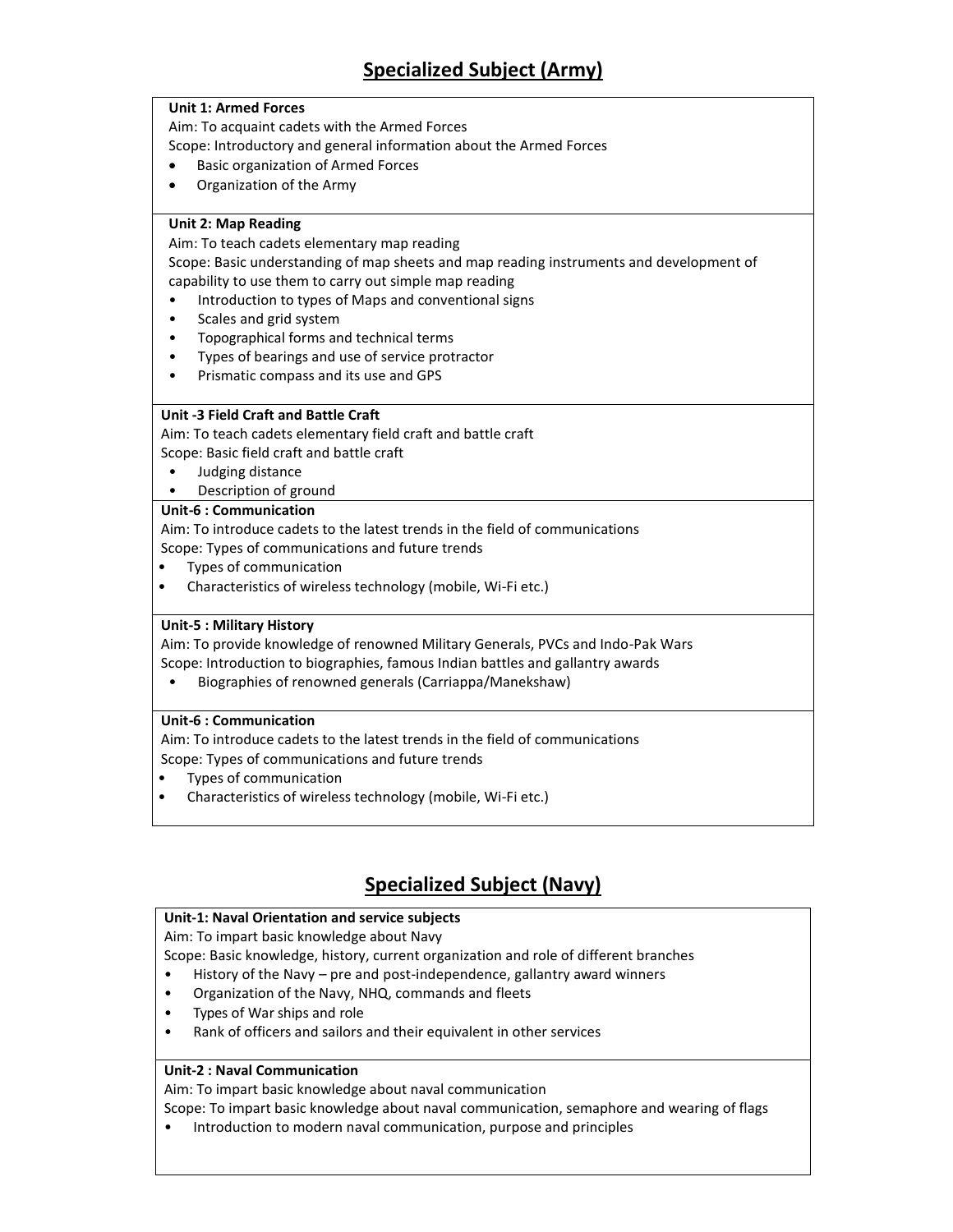#### **Unit-3: Seamanship**

Aim: To impart basic knowledge about navigation Scope: Basic navigation tactics and methods

Parts of Anchor, cable and its identification

#### **Unit-4 : Rigging**

 $\bullet$ 

Aim: To impart basic knowledge about ropes, rigging and shackles Scope: Basic rope work and introduction to ropes, bends and hitches

- Types of ropes and breaking strength stowing, maintenance and securing
- Practical bends and hitches

#### **Unit-5 : Boat Work**

Aim: To impart basic knowledge about boats and its parts and steering of boats Scope: Introduction to boats and its parts including steering of boats and boat pulling

- Parts of a boat and parts of an oar
- Instructions on boat pulling

#### **Unit-6 : Ship and Boat Modeling**

Aim: To impart basic knowledge about ship modelling to the cadets

- Scope: To impart basic knowledge about ship construction and boat modelling
- Principles of Ship Modelling

#### **Unit-7 : Search and Rescue**

Aim: To impart basic knowledge about search and rescue

Scope: To impart knowledge about SAR organization and role of Coast Guard

• SAR Organization in the Indian Ocean

# **Specialized Subject (Air Force)**

#### **Unit-1: General Service Knowledge**

Aim: To impart basic knowledge of IAF Scope: History and Organization of IAF

- Development of Aviation
- History of IAF

#### **Unit-2 : Principles of Flight**

Aim: To introduce principles of flight

Scope: To impart knowledge about basic principles on which aviation is based

- Laws of Motion
- Glossary of Terms

#### **Unit-3 : Airmanship**

Aim: To introduce the concept of airmanship

Score: Airfield layout, Rules of the air, ATC procedures and basics of aviation medicine

- Airfield Layout
- Rules of the Air
- Circuit Procedure

#### **Unit-4 : Aero Engines**

Aim: To introduce basic knowledge of aero engines Scope: Introduction to aero engines

#### **Unit-5 : Air frames**

Aim: To introduce basic structure of an aircraft

Scope: Introduction to various aircraft controls and landing gear

- Aircraft Controls
- Landing Gear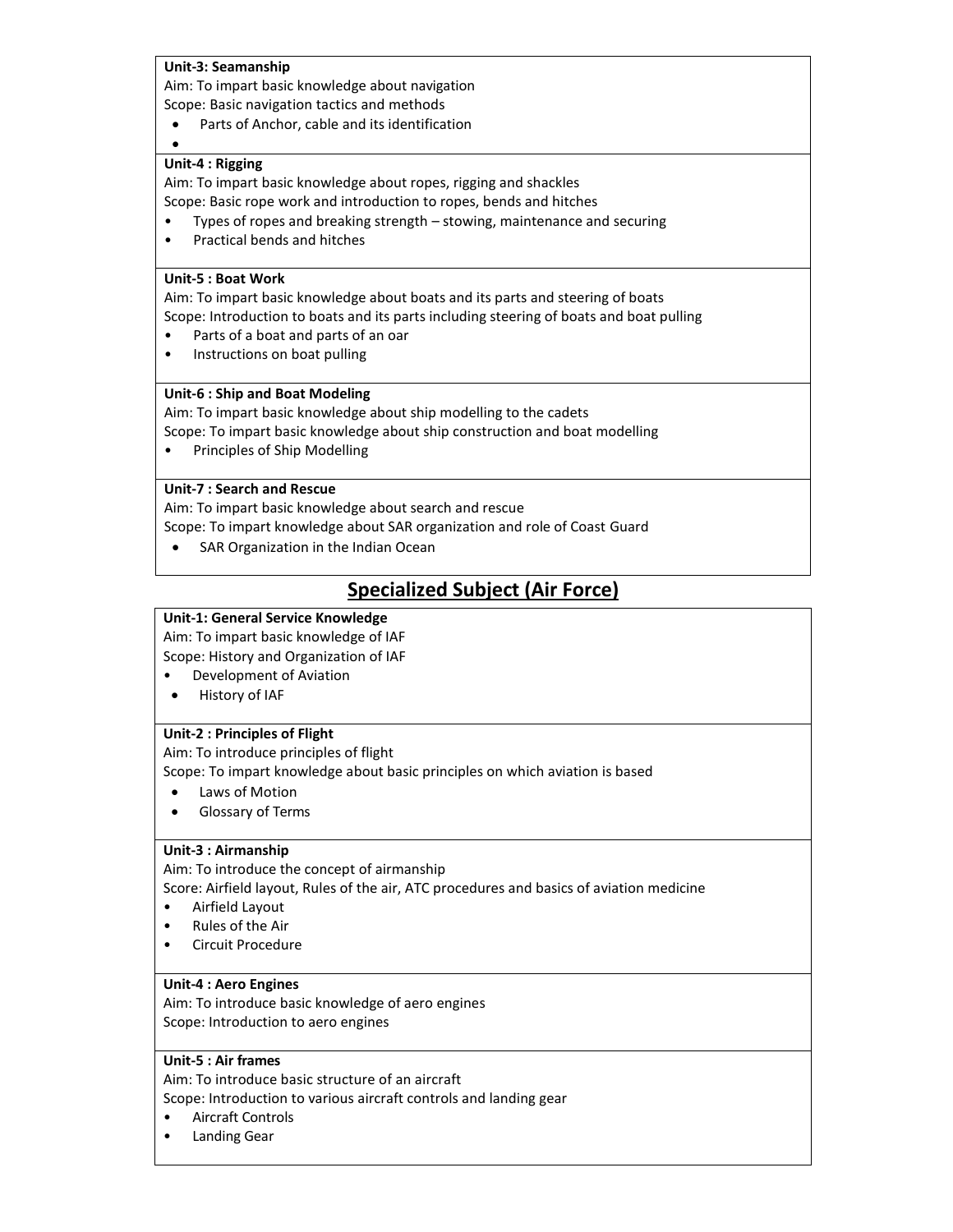### **Unit-6 : Instruments**

Aim: To provide knowledge of aircraft instruments Scope: To teach basics about flight instruments

• Basic flight instruments

#### **Unit 7:AircraftParticulars**

Aim: To provide knowledge of aircraft Instruments

Scope: Knowledge about the aircraft to be flown including checks and procedures

Aircraft particular type specific

## **Unit-8 : Aero-modeling**

Aim: To provide knowledge about aero modelling

Scope: History of aero modelling, materials used in different types of models

- History of Aero-modelling
- Types of aero-models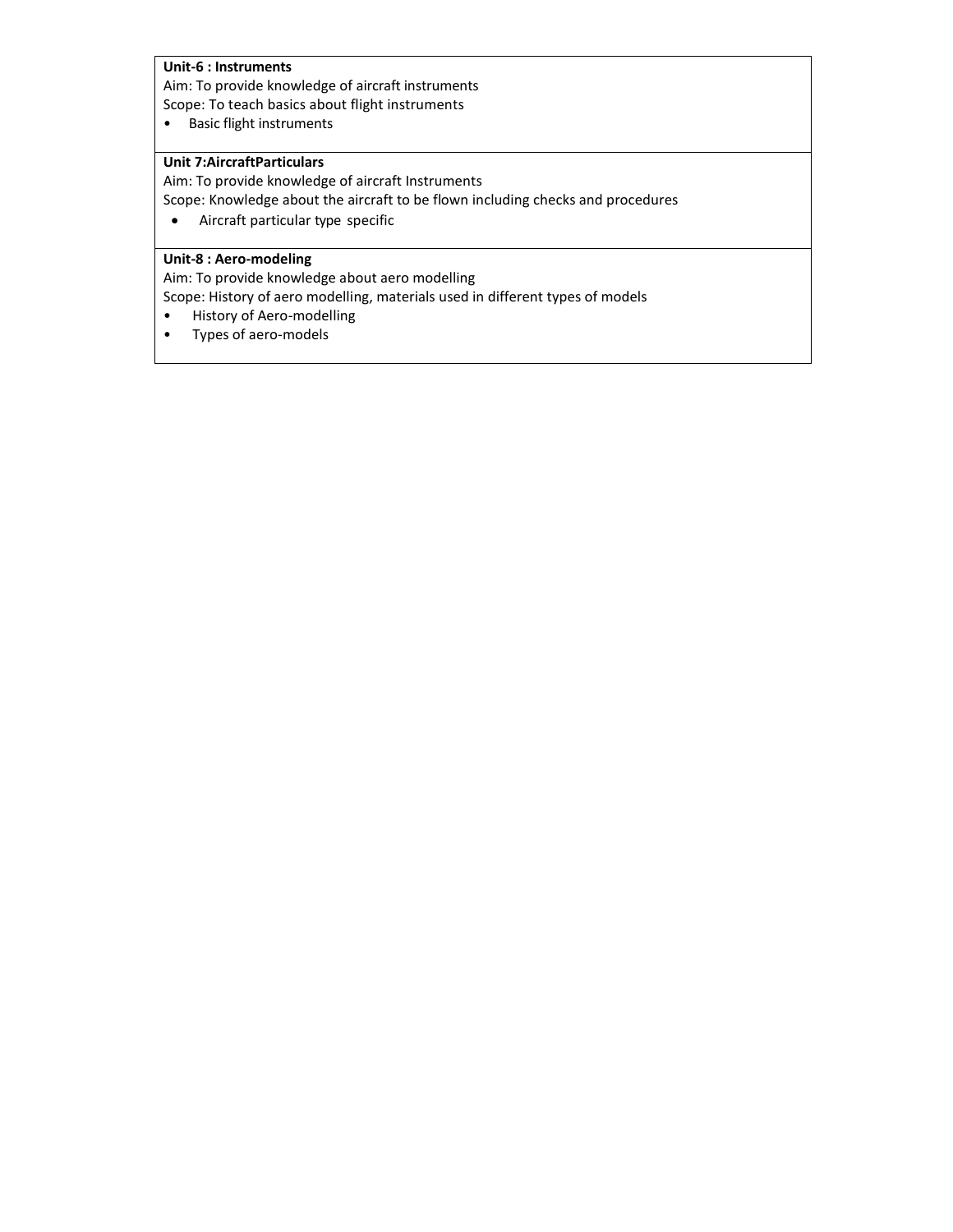# **NATIONAL CADET CORPS (N.C.C) – (CODE: 076)**

# **Class XII (2022-23) Max Marks - 70**

# **Common Subjects**

### **Unit-1 : National Integration and Awareness**

Aim: To inculcate sense of patriotism, secular values and motivate cadets to contribute towards nation building through national unity and social cohesion

Scope: The concepts of national interests, objectives and integration, unity in diversity and cultural heritage of India

- National Interests, Objectives, Threats ad Opportunities
- Problems/ Challenges of National Integration

### **Unit-2 : Drill**

Aim: To inculcate a sense of discipline, improve bearing, smartness, ant turnout and to develop the quality of immediate and implicit obedience of orders

Scope: All important basic aspects of drill including ceremonial drill, drill with arms and words of command

#### **Drill with Arms**

- Getting on parade with rifle and dressing at the order
- Dismissing and falling out
- Gun salute, Salami Shastra
- Squad drill
- Short/long trail from the order and vice-versa
- Examine arms

#### **Ceremonial Drill**

Guard Mounting

#### **Unit-3 : Weapon Training**

Aim: To give elementary knowledge about rifles Scope: Basic knowledge about rifle and firing

- The lying position, holding and aiming
- Trigger operation and firing a shot
- Range precautions and safety precautions
- Theory of group and snap shooting

#### **Unit-4 : Personality Development and Leadership**

Aim: To develop an all-round dynamic personality with adequate leadership traits to deal/ contribute effectively in all walks of life

Scope: Basic subjects of leadership with emphasis on self-awareness, life/soft skills, time management and character building

- Self-Awareness-know yourself/ insight
- Inter personal relationship and communication
- Communication skills: group discussions/ lectures
- Time management
- Interview Skills
- Sociability: Social Skills

#### **Unit-5 : Disaster Management**

Aim: To train Cadets to assist Civil administration in performance of selective duties during disasters Scope: Basic information about civil defense organization and its duties, maintenance of essential services and providing assistance to civil administration in various types of emergencies during national disasters

- Fire Service and Fire Fighting
- Assistance during natural/ other calamities: Flood/ cyclone/ earthquake/ accident etc.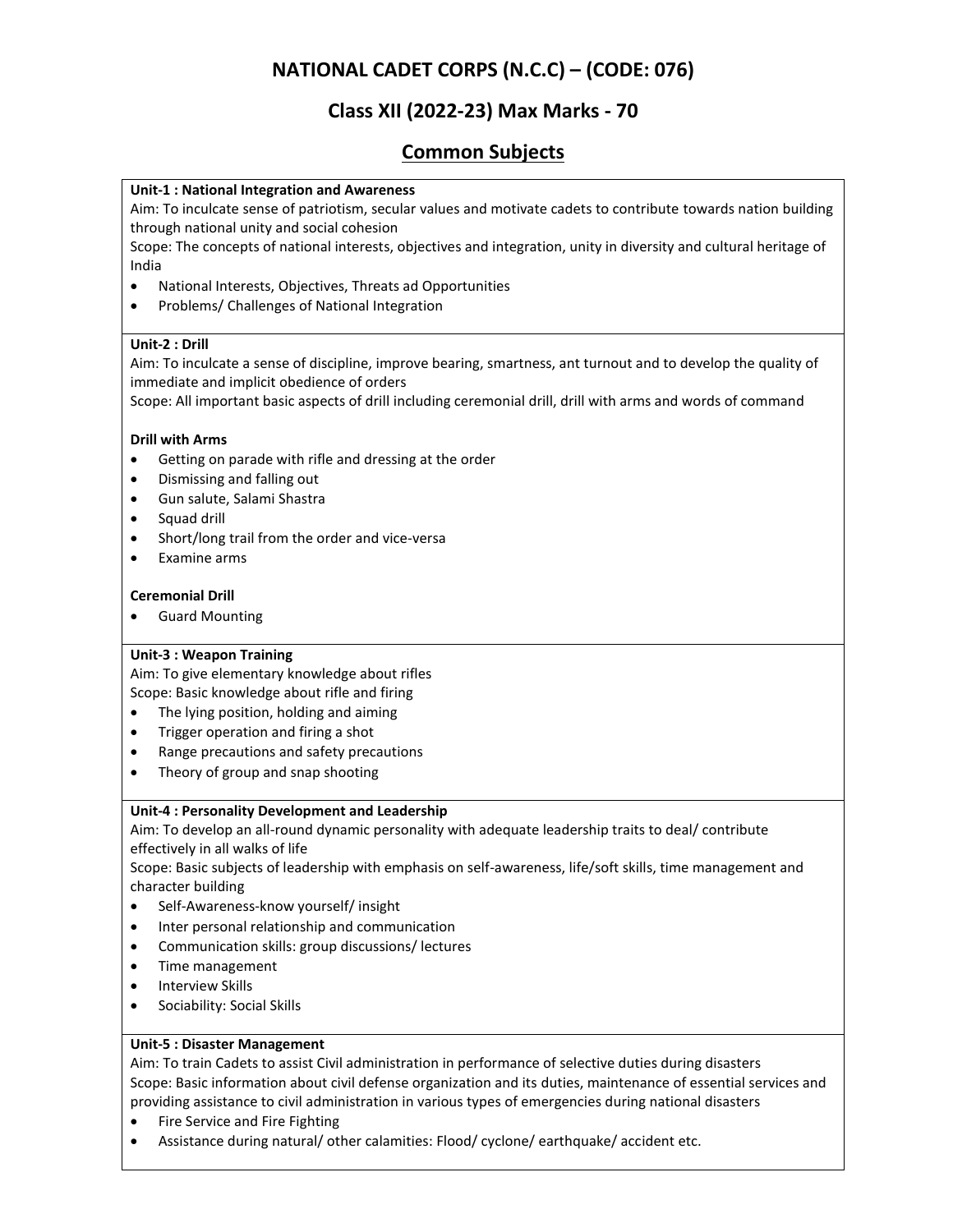#### **Unit-6 : Social Awareness Community Development**

Aim: To teach cadets the values and skills involved in providing voluntary Social Service Scope: Understanding of social service and its needs, knowledge about the weaker sections of our society and their requirements, about NGOs and contribution of youth towards social welfare

- NGOs Role and contribution
- Drug abuse and trafficking
- Corruption
- Social evils viz. dowry/ female feticide/ child abuse and trafficking etc.

#### **Unit-7: Health and Hygiene**

Aim: To instill respect and responsibility towards personal health and hygiene Scope: Basic information about maintenance of health and hygiene, sanitation, disease and an elementary knowledge of First Aid and Nursing

- Hygiene and sanitation (Personal and Food Hygiene)
- Basics of first aid in common medical emergencies
- Wounds and fractures

#### **Unit-8 : Adventure Training and Obstacle Training**

Aim: To inculcate a sense of adventure and develop confidence, courage and determination Scope: To expose cadets to various adventure activities

Para sailing

#### **Unit-9 : Environment Awareness and Conservation**

Aim: To sensitize the cadets on natural resource conservation and protection of environment Scope: Basic understanding of environment in general and waste management in particular, energy conservation, pollution control and wildlife conservation in particular

- Waste management
- Pollution control water, air, noise, soil

# **Specialized Subject (Army)**

#### **Unit-1 :Armed Forces**

Aim:ToacquaintcadetswiththeArmedForces

Scope:IntroductoryandgeneralinformationabouttheArmedForces

- Modesofentryintoarmy
- Honours and awards

#### **Unit-2 : Map Reading**

Aim: To teach cadets elementary map reading

Scope: Basic understanding of map sheets and map reading instruments and development of capability to use them to carry out simple map reading

- Cardinal points and types of North
- Types of bearings and use of service protractor
- Setting a map, finding North and own position

#### **Unit-3 : Field Craft and Battle Craft**

Aim: To teach cadets elementary field craft and battle craft Scope: Basic field craft and battle craft

Judging distance observation, camouflage and concealment

#### • Field signals

### **Unit-4 : Introduction to Infantry Weapons and Equipment**

Aim: To introduce cadets to infantry weapon

Scope: Introduction to characteristics and capabilities of infantry weapons

- Characteristics of 5.56 INSAS rifle, ammunition, firepower, stripping, assembling and cleaning
- Organization of infantry battalion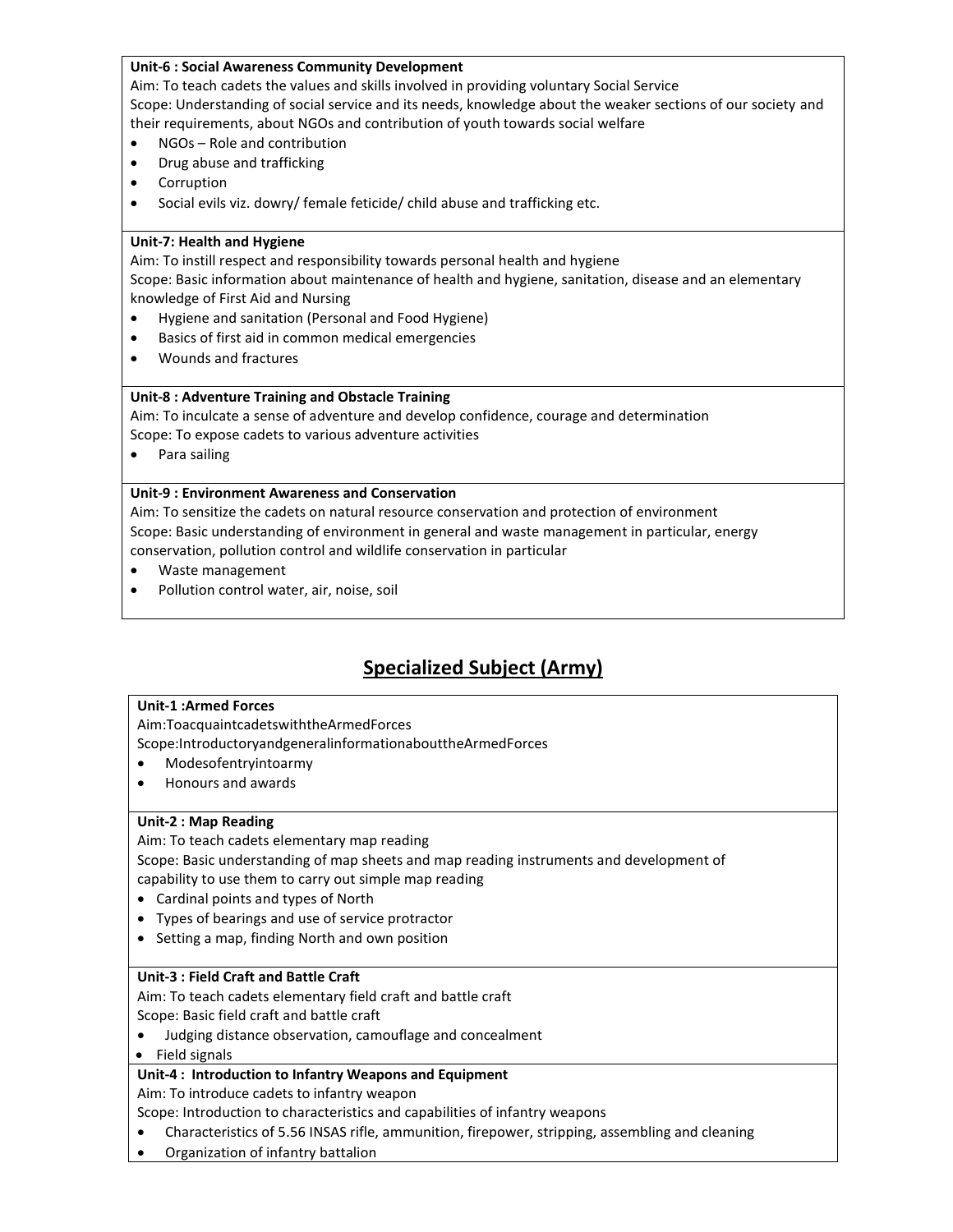#### **Unit-5 : Military History**

Aim: To provide knowledge of renowned Military Generals, PVCs and Indo-Pak Wars Scope: Introduction to biographies, famous Indian battles and gallantry awards

- Indian Army War Heroes
- Study of Indo Pak wars of 1965, 1971 and Kargil

#### **Unit-6 : Communication**

Aim: To introduce cadets to latest trends in the field of communications Scope: Types of communications and future trends

Characteristics of walkie–talkie

# **Specialized Subject (Navy)**

### **Unit-1 : Naval Orientation and Service Subjects**

Aim: To impart basic knowledge about Navy

Scope: Basic knowledge, history, current organization and role of different branches

- Organization of Ships and on board organization
- Naval customs and traditions
- Modes of entry into the Indian Navy

### **Unit-2 : Naval War fare and its Components**

Aim: To impart basic knowledge about Naval Warfare

Scope: Overview of fleet operations to include aviation, submarine operations and missiles

• Introduction to anti-submarine warfare

#### **Unit-3 : Naval Communication**

Aim: To impart basic knowledge about Naval communication

Scope: To impart basic knowledge about naval communication organization, semaphore and wearing of flags

- Introduction to Semaphore
- Phonetic Alphabets

#### **Unit-4 : Navigation**

Aim: To impart basic knowledge about navigation

Scope: Basic navigation tactics and methods and equipment used for navigation

- Navigation of ships–basic requirements
- Types of compass–gyro and magnetic, types of North
- Simple chart work
- Brief characteristics of its tides and its effects on ships

### **Unit-5 : Seamanship**

Aim: To impart basic knowledge about navigation

Scope: Basic navigation tactics and methods

Types of anchor, purpose and holding ground

### **Unit-6 : Boat Work**

Aim: To impart basic knowledge about boats and its parts and steering of boats Scope: Introduction to boats and its parts including steering of boats and boat pulling

- Demonstrate rigging of a whaler and enterprise boat and parts of a sail
- Instructions in enterprise class boat including elementary sailing rules

#### **Unit-7 : Fire Fighting, flooding and damage control**

Aim: Introduction to fire-fighting, flooding and damage control

Scope: Impart basic knowledge about fire-fighting, flooding and damage control of a ship

Causes of damage, flooding and damage control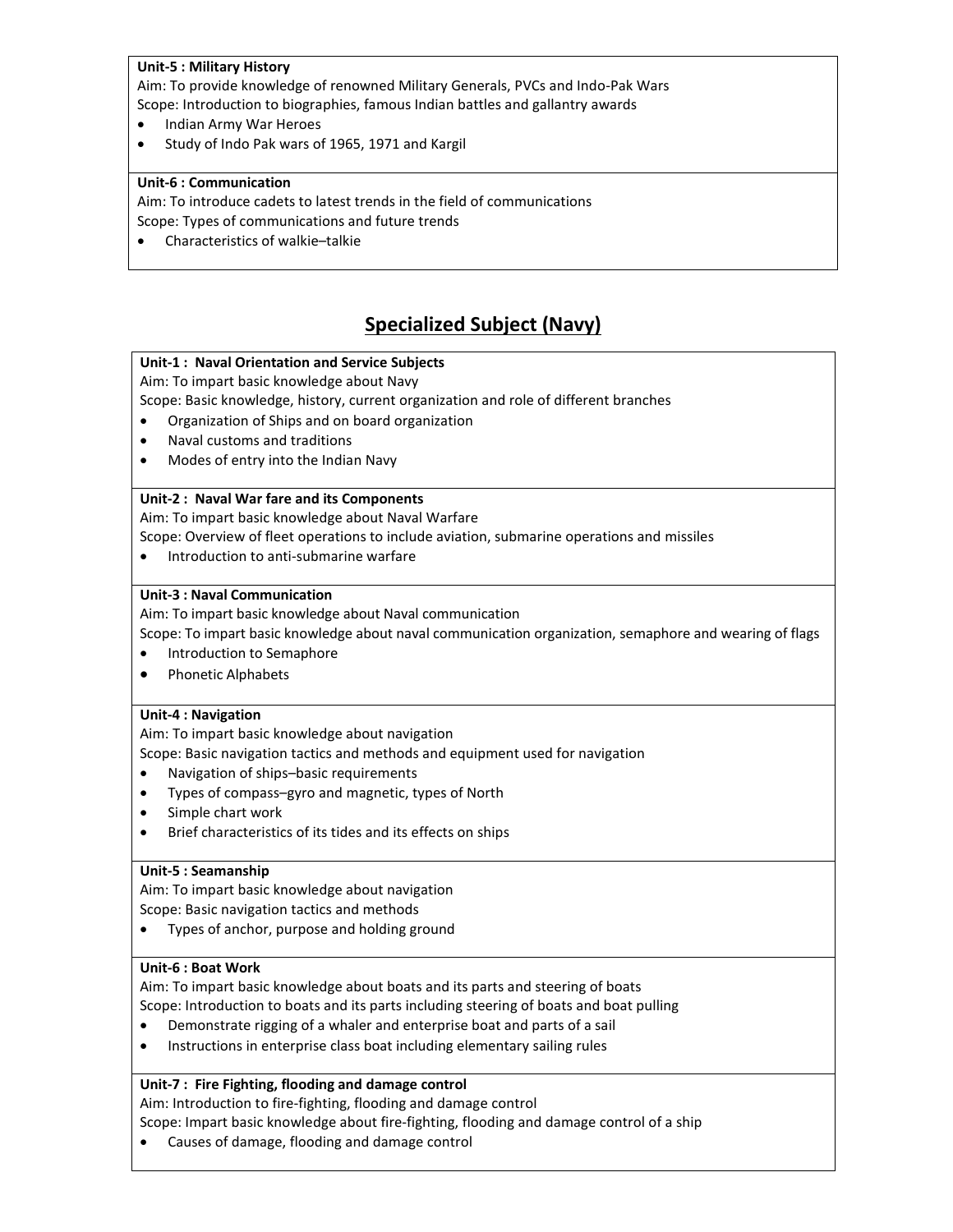#### **Unit-8 : Ship and boat modeling**

Aim: To impart basic knowledge about ship modeling to cadets

Scope: To impart basic knowledge about ship construction and boat modeling.

- Types of models
- Ship model competition
- Care and handling of power tools

# **Specialized Subject (Air Force)**

#### **Unit-1 : General Service Knowledge**

**Aim:** To impart basic knowledge of IAF

**Scope:** Organization of IAF

- Organization of Air Force
- Branches of Air Force

#### **Unit-2 : Air Campaigns**

Aim: To introduce Air Campaigns of Air Force Scope: An overview of important campaigns

- Indo Pak War 1971
- OP SafedSagar

### **Unit-3 :Aircraft Recognition**

Aim: To introduce various aircrafts of the Air Force Scope: Types, roles, variants of aircraft of the IAF

- Fighters
- Transports
- **•** Helicopters

#### **Unit-4 : Principles of Flight**

Aim: To introduce principles of flight

Scope**:** To impart knowledge about basic principles on which aviation is based

- Bernauli's theorem and Venturi Effect
- Aerofoil
- Forces on an aircraft

#### **Unit-5 : Airmanship**

Aim: To introduce the concept of airmanship Scope: ATC Procedures and basics of aviation medicine

- ATC/RT Procedure
- Aviation Medicine

#### **Unit-6 : Navigation**

Aim: To give basic knowledge of Air navigation Scope: Fundamentals of map reading from the air

- Requirement of navigation
- Glossary of terms

#### **Unit-7 : Meteorology**

Aim: To emphasize the need for knowledge of meteorology in aviation.

Scope: Importance, various phenomena of weather and its effects on aviation

• Importance of met in aviation

#### **Unit-8: Aero engines**

Whole Unit deleted